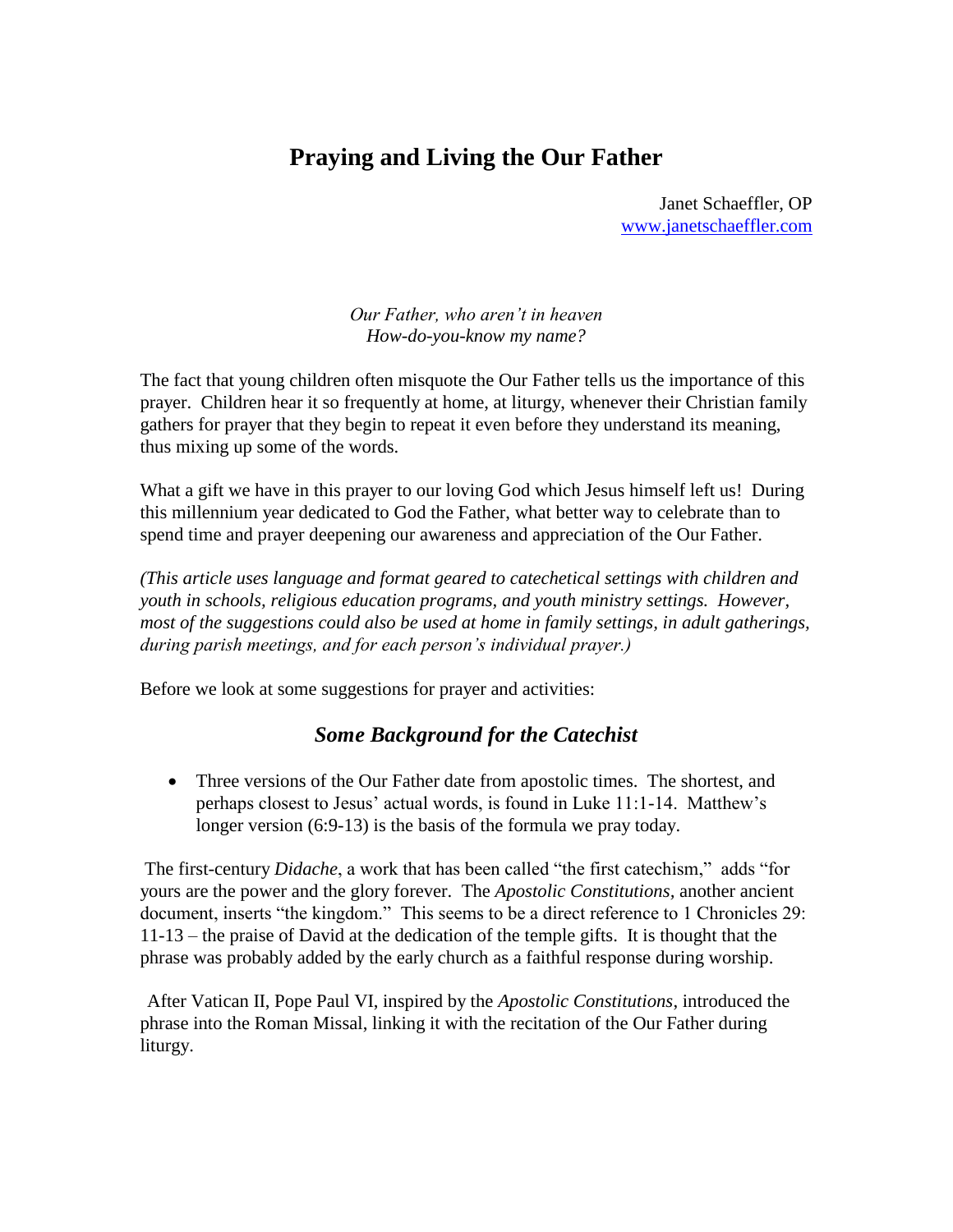- The Our Father can be said to sum up all that we believe and hope for. It consists of an address ("Our Father") and two sets of petitions. The first set focuses on the action of God as Father and the coming of God's kingdom (praise before petitions). The second set of petitions focuses on our needs and fears as they are met by the action of God.
- For a wonderful explanation and interpretation of the Our Father, see the *Catechism of the Catholic Church* (#2759 - 2865) before you begin this prayerful reflection and study with your young people.

## *Some Prayers, Reflections and Activities*

- Discuss with the children/youth the importance of the Our Father; the frequency with which the Church prays it; the times we can pray it personally and communally. The *Didache*, an early church document, recommends that it be prayed three times a day.
- Reflect on the meaning of the Our Father through a guided meditation. For an example, see *Time with Jesus* by Thomas F. Catucci (Notre Dame: Ave Maria Press, 1993.
- Have the children/youth take a disposable camera and go on a month-long search (during their days at school, in their neighborhoods, with their families, etc.) to take pictures of situations which illustrate each line of the Our Father.
- Throughout our history, the Our Father has been put to music in various settings. Locate as many as you can. Use these to frequently sing the praying of the Our Father.
- Have the young people make an Our Father booklet. Devote a page to each phrase of the prayer. Taking a page a week (don't rush through it), the children can use drawings, paint, abstract art, poetry, symbols, prayerful reflections, newspaper stories, etc. to illustrate the meaning of each line.
- Pray the Our Father with gestures. Children and youth could design their own gestures or the catechist could teach a set of gestures. For an example, see *Ways to Pray with Children* by Barbara Ann Bretherton (Twenty-Third Publications, 1996). (You could also use American Sign Language, Native American signs or simple dance motions.
- Compare the two versions of the Our Father in Scripture: Luke 11:1-4 and Matthew 6:9-13.
- Read the Our Father in different Scripture translations. Are there differences? Do they help you deepen your understanding of the meaning of the prayer?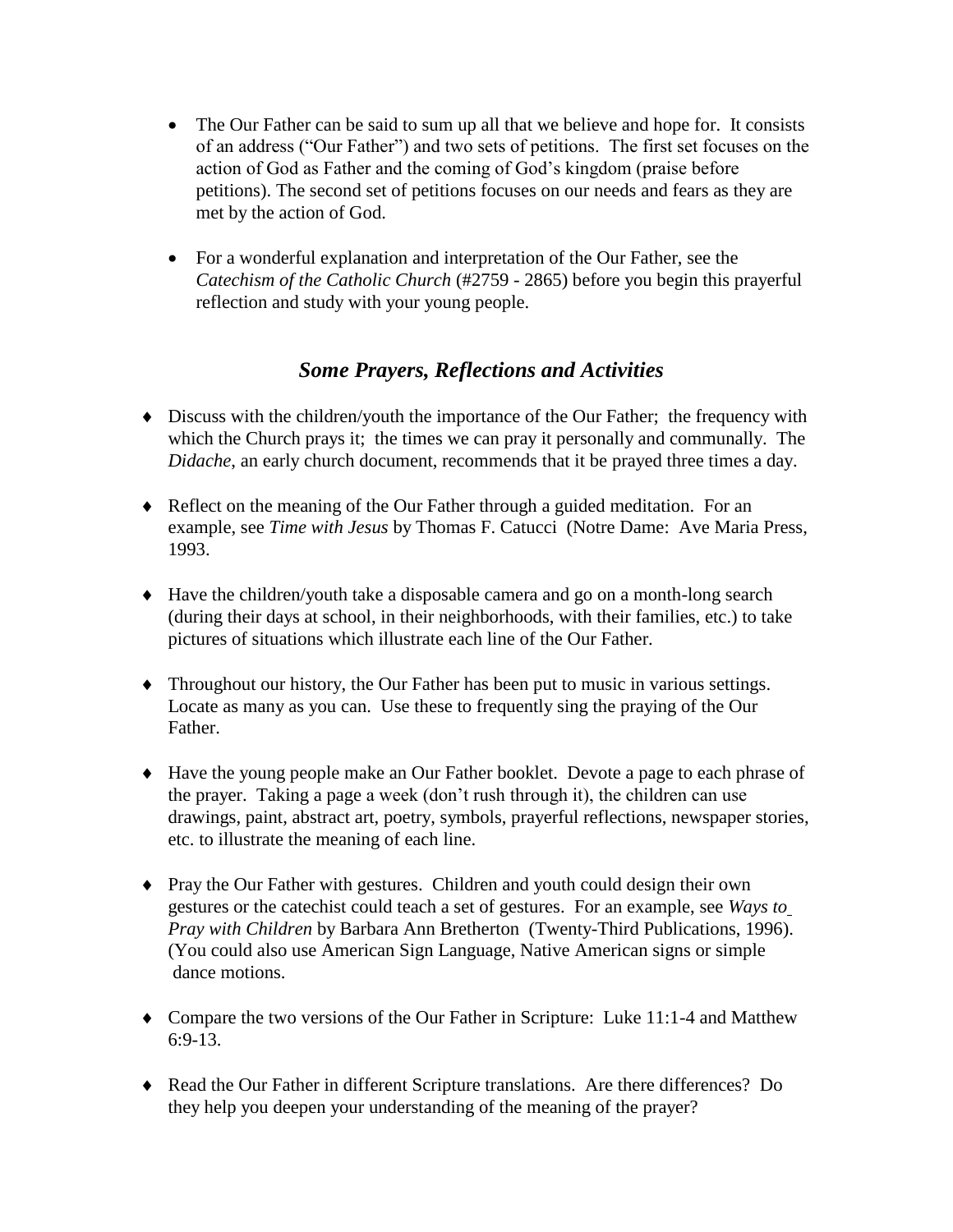- Proclaim the Our Father to young children in a prayer service modeled on the Presentation of the Our Father to the RCIA catechumens. For an example, see *Celebrating Catholic Rites and Rituals in Religion Class* by Kathy Chateau and Paula Miller (Twenty-Third Publications, 1998).
- Help the children to create napkin rings for each member of their families with the Our Father printed on them. (The prayer can be run off on mailing labels.)
- The Our Father is one thing which unites all Christians. Once in a while, before praying the prayer, invite the children to stop and recall that awesome fact: this prayer has been prayed – is being prayed – by millions of people.
- Design and make an Our Father quilt with each quilt block containing the words and illustration of one of the lines of the prayer.
- Have the children look up (or find themselves) and then reflect on various Scripture passages which deepen the message of each line of the Our Father:

Our Father: Isaiah 6:3 who art in heaven: Acts 17:28 Hallowed be thy name: Romans 14:11; 1 Cor 6:11 Thy Kingdom come: 11 Peter 3:13 Thy will be done on earth as it is in heaven: John 15:17; Rom 12:2; Mt 7:21 Give us this day our daily bread: Luke 12:29 Forgive us our trespasses as we forgive those who trespass against us: Luke 17:4 And lead us not into temptation but deliver us from evil: Eph 5:8-21 For thine is the Kingdom: Colossians 1:20; 1 Chronicles 29: 11-13 and the power: 1 Corinthians 1:25 and the glory for ever. Amen.: Revelation 4:8, 11)

- Using a musical setting of the Our Father, have the children/youth find slides which depict the meanings of each line of the prayer.
- Encourage the children to work together in small groups to write an extended version of the Our Father. (Each group might want to work on one phrase.) For instance:

Our Father…

- … our God who loves us without measure
- … our God who is Lover of Life
- … Gentle Goodness
- … Creator of all that is

Who art in heaven…

… who walks the earth with us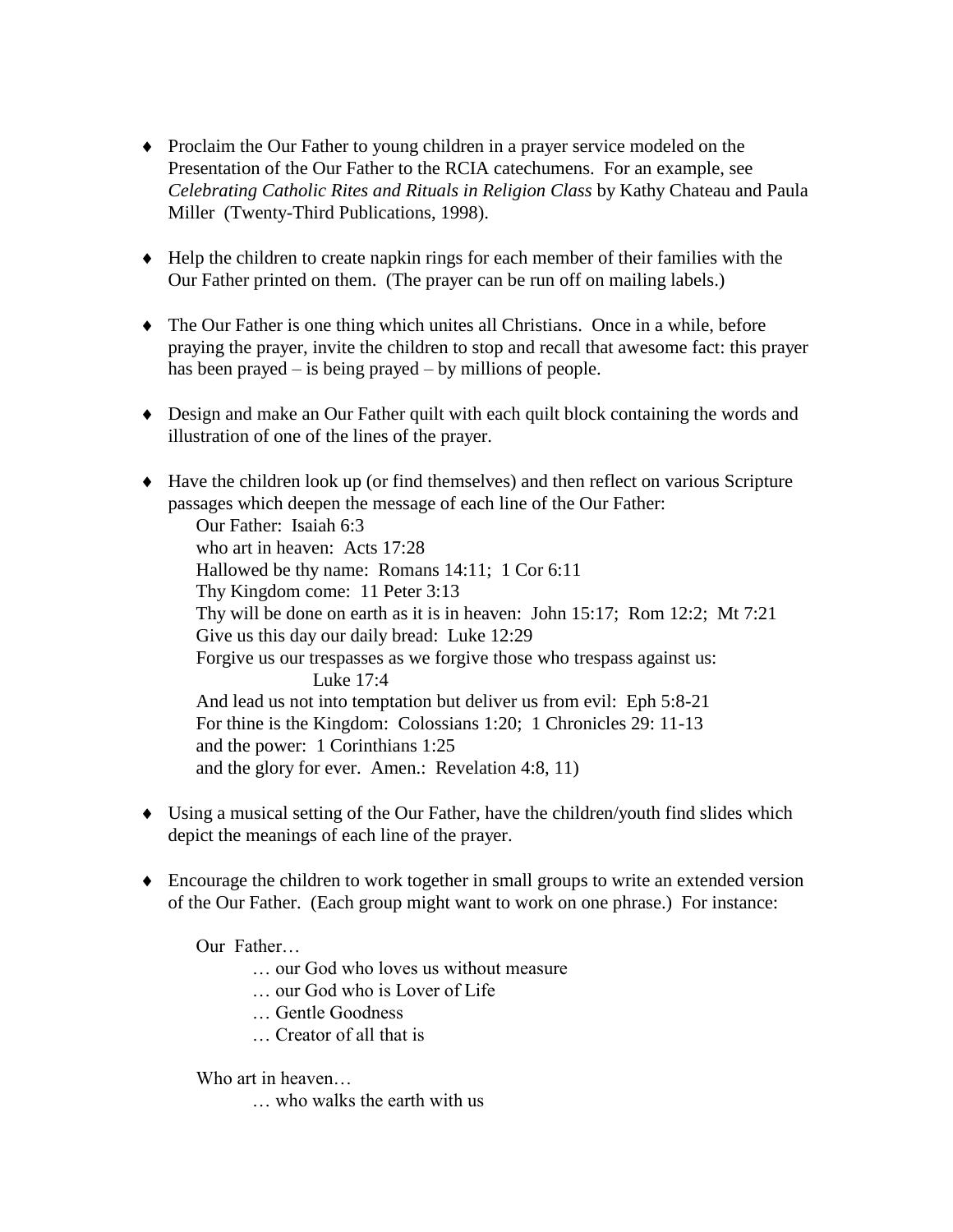…who carries me when I fall

- … who is with the sick, the poor, the dying, the suffering
- … who is in Kosovo, Somalia, Rawanda, and Iraq
- St. Ignatius suggested to those who were searching to grow in prayer to pray the Our Father very slowly and silently in harmony with the pattern of deep, relaxed breathing. Pray only one word with each slow breath, letting the mind, heart and imagination dwell on that single word.
- St. Ignatius also suggested a second method: become relaxed and dwell on the first word of the Our Father, for as long as it is meaningful. Then, move on to the second word. (A young novice once asked Teresa of Avila, "Mother, what shall I do to become a contemplative?" Without missing a beat, Teresa responded, "Say the Our Father – but take an hour to say it.") Lead the children/youth in a quiet prayer time which allows them the freedom and space to pray in this way.
- Create a bulletin board with newspaper or magazine articles which depict the various lines of the Our Father.
- Listed here are short prayers children might say to God. Can they match each to a line of the Our Father?

Help me to remember that everything is a gift from God. Thank you, God, for the personal relationship I have with you. Thank you, God, for always answering my prayers. May everything I say honor God. Thank you, God, for fresh starts. Yes! May everyone I meet know that I am a Christian. Be with me in everything I do. Help me do what You want me to do.

- In the Middle Ages, before the printing press, written material had to be hand-lettered. Very special manuscripts, such as Scripture passages, were often embellished with colorful designs. Invite the children to look through older copies of Bibles to find examples of these illuminated letters or manuscripts similar to those designed during the Middle Ages. Have the children letter the Our Father (or use calligraphy), decorating the first word of the prayer or the first letter of each new petition.
- Choose one petition of the Our Father. Invite the children/youth to write their own prayer, using that petition as their focus or theme.
- There is a building in the Holy Land which contains sixty large plaques, each one showing the Our Father in a different language. Invite the children/youth to learn the Our Father in another language.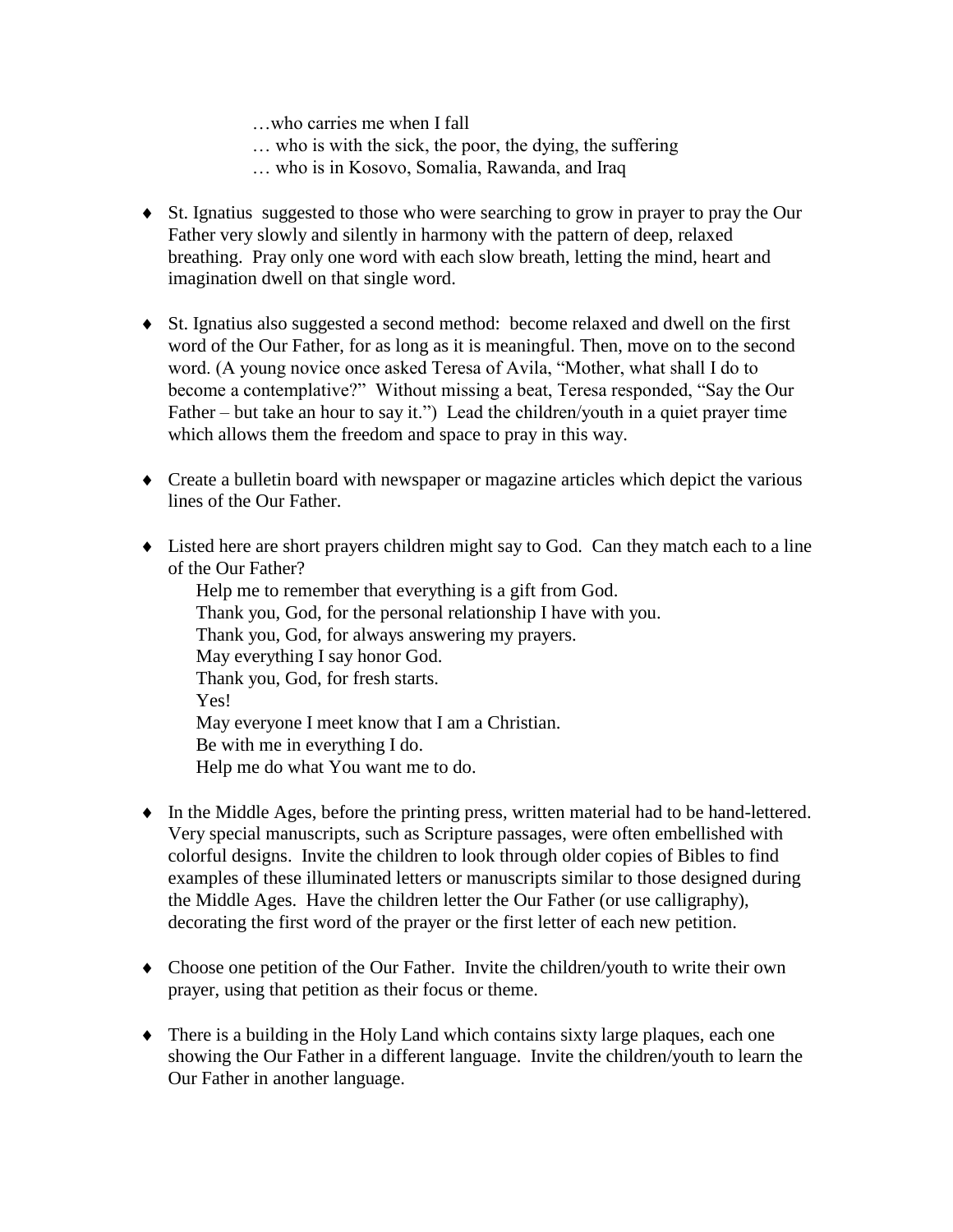- Create a jigsaw puzzle to help review the Our Father. (The simple words of this prayer outline the guidelines for life. Just as it is required to use all of the pieces to finish the puzzle, it is necessary to include all petitions to complete the model prayer.) On a piece of copy paper, draw or trace pictures of Jesus praying or of praying hands. Use markers to add color. Glue the picture to a piece of poster board. On the poster board side, draw ten puzzle piece divisions with pencil. In each section print one line of the prayer. Cut apart the pieces. Each time the puzzle is put together, the children review the prayer. (Older children can make these puzzles for younger children.)
- What would God say to young people while they prayed the Our Father? Imagining and reflecting on this possibility can help concretize the challenging meanings of the prayer. For an example, see "If God Should Speak," in *Worship Services for Youth Groups* by Jim Marian (Zondervan Publishing House, 1996).
- St. Augustine said, "Run through all the holy prayers (in Scripture), and I do not think that you will find anything in them that is not contained and included in the Lord's Prayer." (CCC, #2763) Help the children to analyze the Our Father from this perspective: a most perfect prayer which is a summary of the whole Gospel. (*The Catechism of the Catholic Church* also quotes Tertullian, the first of the Latin Fathers, describing the Our Father as "truly the summary of the whole Gospel." #2761)
- Make a prayer cloth for your prayer table using fabric crayons. Write the lines of the Our Father around the edges of the prayer cloth.
- Help children to imagine as many ways as possible to live the Our Father in their daily lives. For example:

Give us this day our daily bread

Rely on God; don't worry Talk to God about the things we need Always give thanks Help those who are hungry

And forgive us our trespasses, as we …

Pray the Act of Contrition Ask for forgiveness Forgive others Don't hold grudges

 Early Christian art often appeared in the form of triptychs, structures with threehinged panels. The arch-shaped wooden sections were painted to depict a religious theme or Bible passage. Invite the children to create a triptych to help review the petitions of the Our Father. Cut a piece of poster board in half, which will produce a rectangle approximately 10" x 14." Place the rectangle horizontally and mark off three equal sections. Draw lines for each section, then press firmly over each line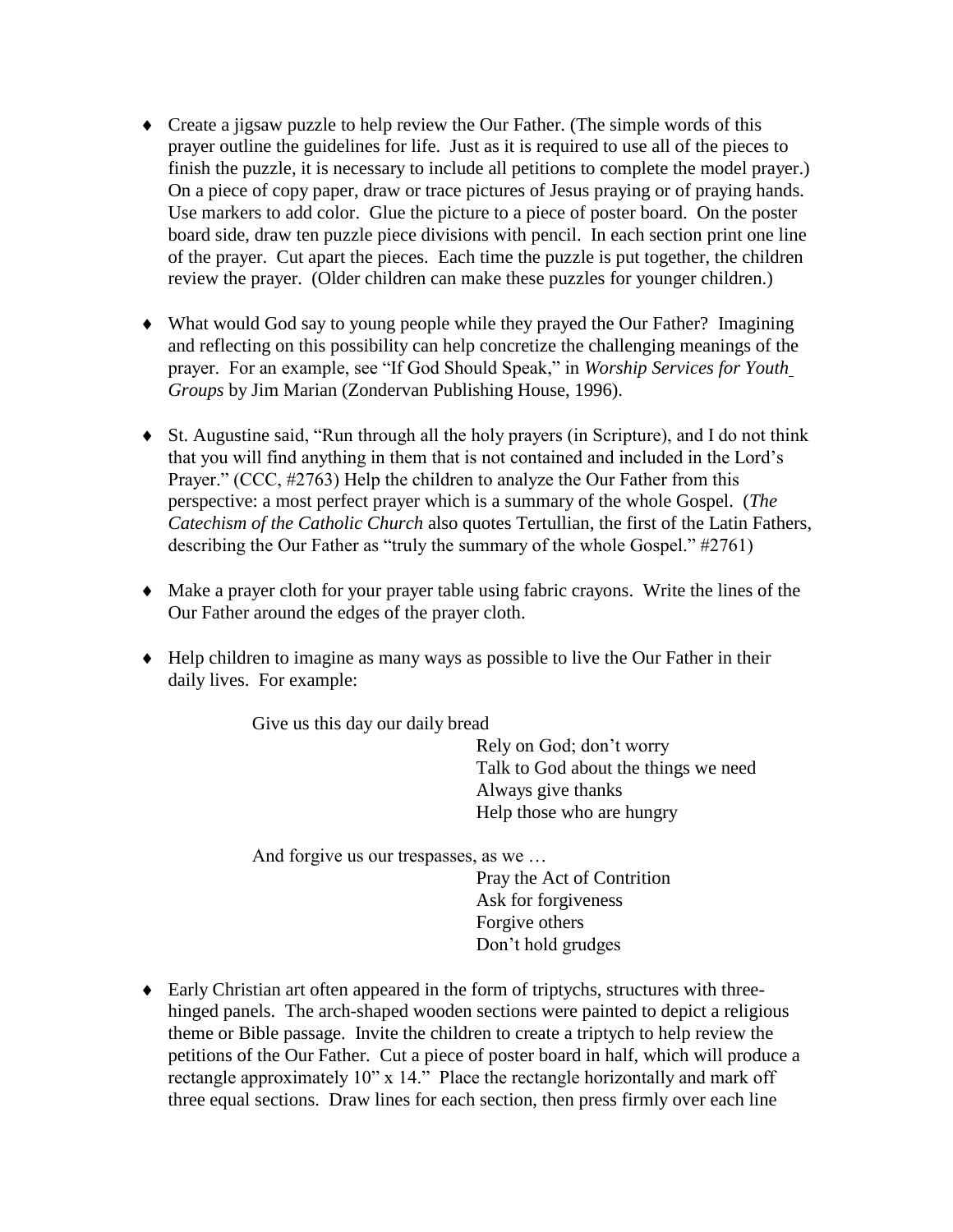with a scissors blade. (This will allow the poster board to bend easily.) Fold the left and right flaps over the center; then, at one time, cut the three sections into arches. On one side of the triptych, print the petitions relating to God – one per panel (Our Father who art in heaven, hallowed be thy name; Thy Kingdom come; Thy will be done on earth as it is in heaven). On the reverse side, letter the petitions relating to ourselves (Give us this day our daily bread; Forgive us our trespasses as we forgive those who trespass against us; Lead us not into temptation but deliver us from evil). Fold the end panels slightly, so the triptych can stand up. It will be best to display the design so both sides can be seen.

- Invite the children to paraphrase the Our Father, putting each statement into their own words.
- Encourage the children to come up with a symbol to help them remember each line of the Our Father. For instance:

Our Father, who art in heaven, hallowed be thy name:

the word G-O-D

Thy kingdom come: a crown Thy will be done: a heart Give us this day: a loaf of bread And forgive us…: a cross And lead us not … a foot

These symbols could be made out of playdough or construction paper.

• Pray with the children/youth this reflection on the meaning of the Our Father (adapted from a reading - author unknown):

I cannot say Our, if my religion has no room for others and their needs. I cannot say Father, if I do not demonstrate this relationship in my daily living. I cannot say who art in heaven, if all my interests and concerns are in things and possessions.

I cannot say hallowed be thy name, if I, who is called by God's name, am not holy.

I cannot say thy kingdom come, if I act as though I am the center of the universe. I cannot say thy will be done, if I am unwilling or resentful of having it in my life.

I cannot say on earth as it is in heaven, unless I am truly a person for others, willing to serve and help wherever it is needed.

I cannot say give us this day our daily bread, without doing my part to provide for the needs of all those around me.

I cannot say forgive us our trespasses as we forgive those who trespass against us, if I continue to harbor a grudge against anyone.

- I cannot say lead us not into temptation, if I deliberately choose to remain in a situation where I am likely to be tempted.
- I cannot say deliver us from evil, if I am not prepared to back up my plea for God's help with constant prayer.